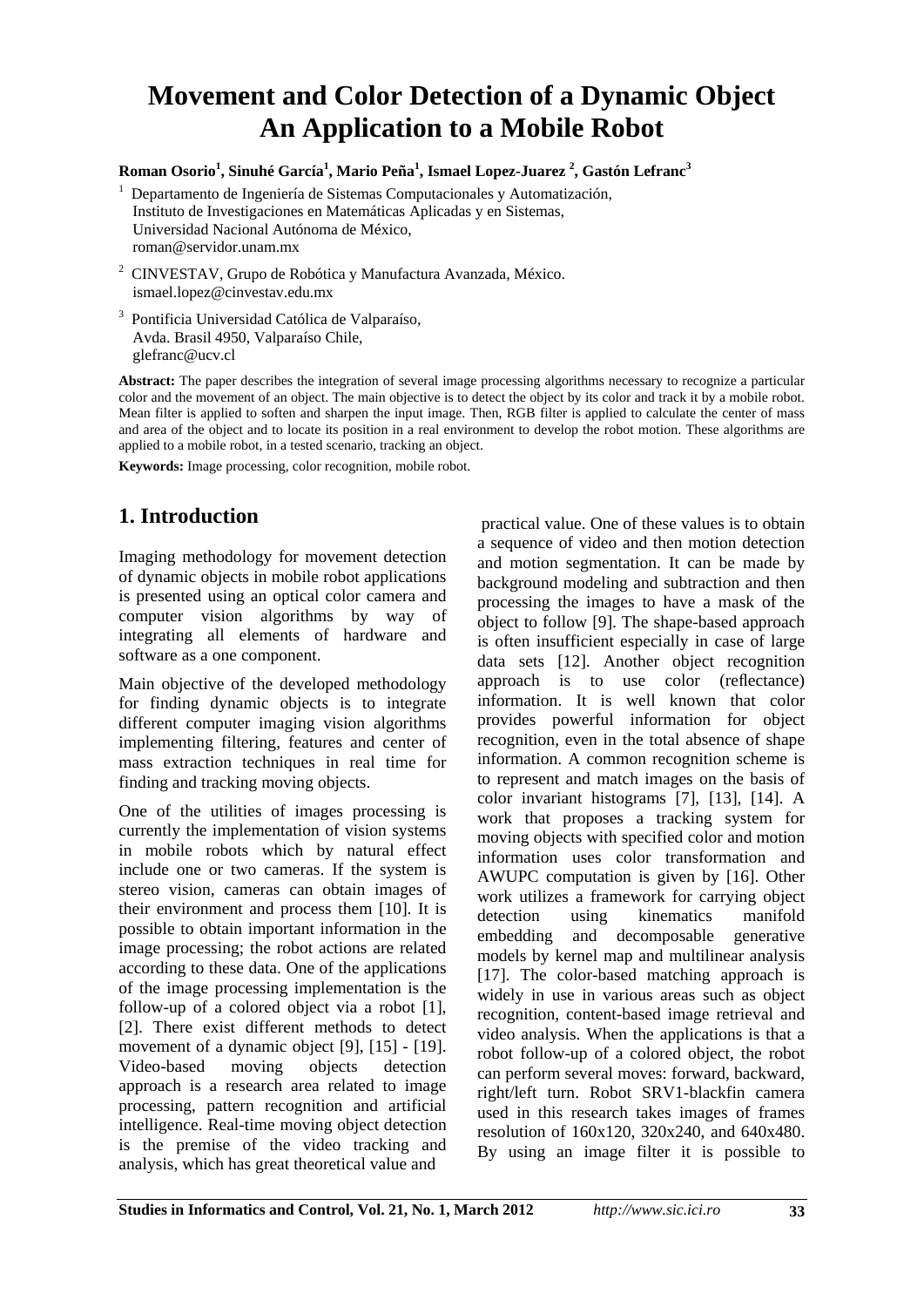interpret the captured images, and to obtain relevant information for mobile robot [3]-[6]. One of the most successful algorithms is based on the Scale Invariant Feature Transform (SIFT) [21]. SIFT has been integrated into a number of commercial products, including Sony's Aibo, Bandai's NetTansor robots, and the visual Simultaneous Localization and Mapping (vSLAM) system [20] by Evolution Robotics. An unsupervised algorithm to learn object color and locality cues from the sparse motion information is published. First detects key frames with reliable motion cues and then estimates moving sub-objects based on these motion cues using a Markov Random Field framework. From these sub-objects, it learns an appearance model as a color Gaussian Mixture Model [19].

SIFT is a method that recognizes multiple objects and query images based on minimal training input. It's simple to use: no specialized expertise, dataset, nor equipment is required to train new models. Discrimination between multiple learned objects is handled efficiently. It's completely robust to changes in scale and to in-plane rotations, and it accommodates mild perspective distortions that arise from out ofplane rotations [21]. In the acquired image there are many defects and noise, but not all are common and some people have develop a real time systems for inspection, detection and tracking moving objects in production systems such as potato inspection where the potatoes are inspected (size and color) on the fly while passing on a belt conveyor [25]. A machine vision system trained to distinguish between different objects of the same class but with different characteristics uses threshold techniques for image segmentation [26]. A Neural Network and a Vector Description methodology to recognize and calculate POSE of manufacturing objects uses a Color classification method using image processing techniques [27].

A new algorithm of moving object detection is proposed. The moving object detection and orientation uses a pixel and its neighbors as an image vector to represent that pixel modeled different chrominance component pixel as a mixture of Gaussians. In order to make a full use of the spatial information, color segmentation and background model were combined. Simulation results show that the algorithm can detect intact moving objects even

when the foreground has low contrast with background [18].

In this paper, the detection of moving object is made by using its color. The object is tracked utilizing a mobile robot. The Mean filter is applied to soften and sharpen the input image and the RGB filter for color detection is applied. Later on, the center of mass and area of the object is calculated. These algorithms are applied to a mobile robot, in a tested scenario, tracking an object.

# **2. Mean Filter**

Because there may be noise in the image, it is necessary to use a filter, such as the Gaussian smoothing filter, The Median filter, the Mean Filter, etc.<sup>[7]</sup>, [11]. The Median Filter computes the median of the pixel´s surrounding pixel´s values. This filter has the disadvantage of being slower, requiring more processing. The Mean Filter replaces each pixel value in an image with the mean ('average') value of its neighbors, including itself (the analyzed pixel). This has the effect of eliminating pixel values which are no representative of their surroundings. Mean filter is considered as a low pass filter according to the definition only allowing the entry of low frequencies and attenuating the higher ones, reducing the spatial intensity derivatives present in the image. This effect operates as 'softening' the image. The Mean filter is also considered as a convolution filter, based on a kernel, which represents the shape and size of the sampling area to calculate the arithmetic mean or average. Usually a 3 x 3 matrix is used for this kernel. The convolution is a simple mathematical operation essential for many common image processing operators and provides a way to multiply two arrays of numbers of different size but of the same dimension. The kernel size depends on the intensity of the desired smoothing and sharpness. With a small kernel size, smoothness will be low and sharpness high; on the other hand, if the size of the nucleus is large, smoothness will be high and sharpness low, so images are blurred.

$$
K = \frac{1}{k} \begin{bmatrix} 1 & 1 & 1 \\ 1 & 1 & 1 \\ 1 & 1 & 1 \end{bmatrix} = \begin{bmatrix} \frac{1}{9} & \frac{1}{9} & \frac{1}{9} \\ \frac{1}{9} & \frac{1}{9} & \frac{1}{9} \\ \frac{1}{9} & \frac{1}{9} & \frac{1}{9} \end{bmatrix}
$$
(1)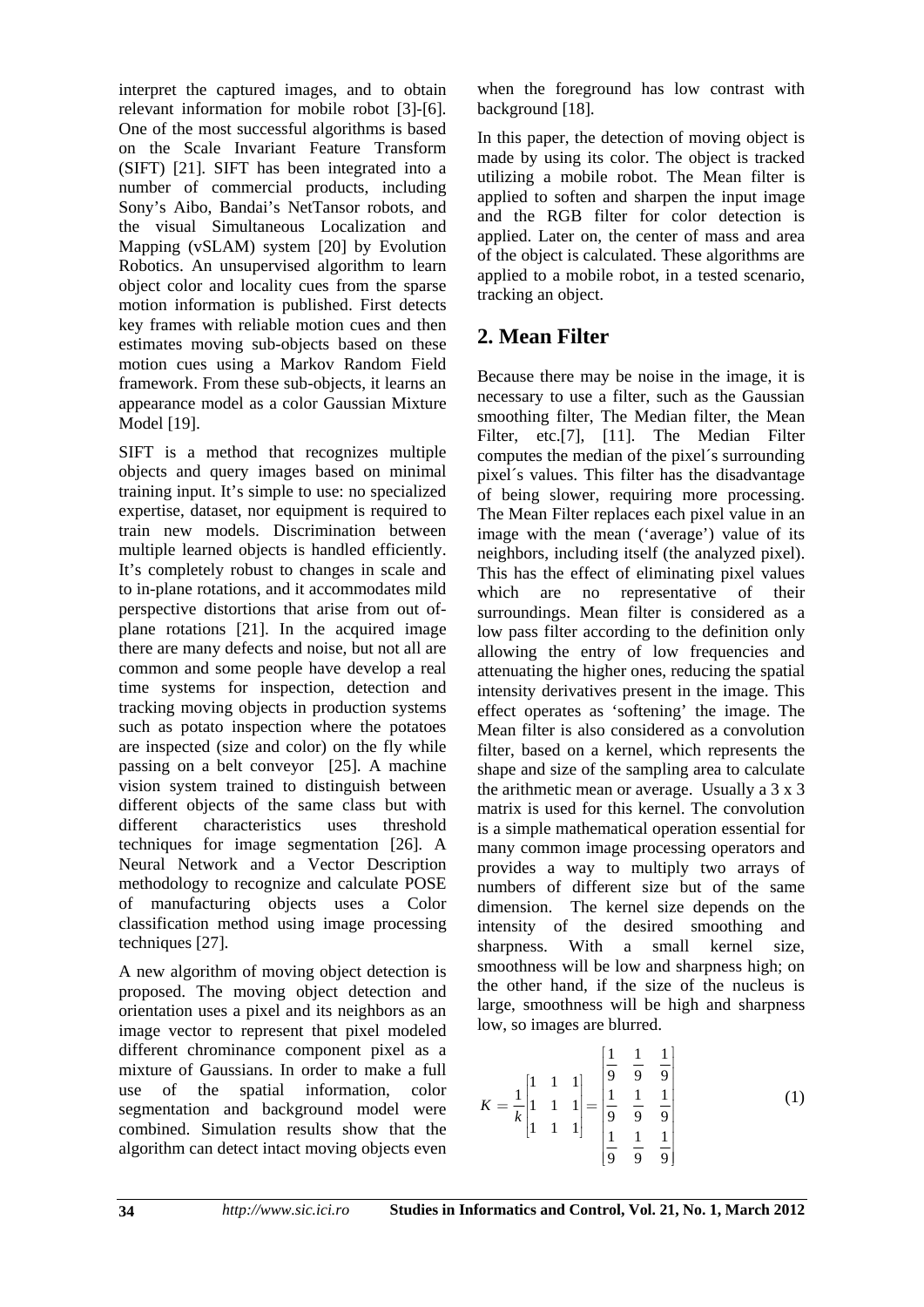*k* is the number of elements in the matrix and *K* is the matrix that represents the core to be convoluted.

| $(-1,-1)$ | $(-1,0)$ | $(-1,1)$ |
|-----------|----------|----------|
| $(0,-1)$  | (0,0)    | (0,1)    |
| $(1,-1)$  | (1,0)    | $(-1,1)$ |

Using an array I which represents the image and a matrix *K* which will make the convolution, an array O is obtained. The following matrix I represents a gray scale image.

|       | 10 |                             | 14 254 23 | $\blacksquare$ |
|-------|----|-----------------------------|-----------|----------------|
|       |    | 11 248 254 253 50           |           |                |
| $I =$ |    | 254   255   255   254   255 |           |                |
|       | 13 | 252 254 251                 |           | 41             |
|       | 13 | 32                          | 253   35  | 10             |

In the case of the edges, not available indexes are considered as 0 values. For example to calculate  $O<sub>00</sub>$ , the values are shown in (2).

| 10  | - 14 | 254       | 23  | 11  |
|-----|------|-----------|-----|-----|
| 11  |      | $248$ 254 | 253 | 50  |
| 254 |      | $255$ 255 | 254 | 255 |
| 13  | 252  | 254       | 251 | 41  |
| 13  | 32   | 253       | 35  |     |

$$
O_{00} = (0 + 0 + 0 + 0 + 10 + 14 + 0 + 11 ++ 248)/9 = 31
$$
 (2)

To calculate the value of  $O_{11}$ :

$$
O_{1,1} = (I_{0,0} * K_{0,0} + I_{0,1} * K_{0,1} + I_{0,2} * K_{0,2} + I_{1,0} * K_{1,0} + I_{1,1} * K_{1,1} + I_{1,2} * K_{1,2} + I_{2,0} * K_{2,0} + I_{2,1} * K_{2,1} + I_{2,2} * K_{2,2})
$$
\n(3)

$$
O1,1 = (10*(1/9)+14*(1/9)+254*(1/9)+11*(1/9) + 248*(1/9)+254*(1/9)+254*(1/9)+255*(1/9)+255*(1/9)
$$
\n(4)

 $Q_{1,1} = (10 + 14 + 254 +$  $11 + 248 + 254 +$  (5)  $254 + 255 + 255/9 = 172.77$ 

| 10  | -14 | 254         | 23  |     |
|-----|-----|-------------|-----|-----|
| 11  | 248 | 254 253     |     | 50  |
| 254 |     | 255 255 254 |     | 255 |
| 13  |     | 252 254     | 251 | 41  |
| 13  | 32  | 253         | 35  |     |

Doing this for all pixels, the following matrix O is obtained:

|          | 31  | 88      | 116         | 94  | 37  |
|----------|-----|---------|-------------|-----|-----|
|          | 88  | 173 201 |             | 179 | 94  |
| 0<br>$=$ | 115 | 200     | $\vert$ 253 | 207 | 123 |
|          | 91  | 176     | $\vert$ 205 | 179 | 94  |
|          | 34  | 26      | 91          | 94  | 37  |

Then, in general:

$$
O_{i,j} = (I_{i-1,i-1} * K_{-1,-1} + I_{i,j-1} * K_{0,-1} + I_{i+1,j-1} * K_{1,-1} + I_{i-1,j} * K_{-1,0} + I_{i,j} * K_{0,0} + I_{i+1,j} * K_{1,0} + (6) I_{i-1,j+1} * K_{-1,1} + I_{i,j+1} * K_{0,1} + I_{i+1,j+1} * K_{1,2})
$$

In the case of a 3x3 grid:

$$
O_{i,j} = \sum_{n=-1}^{n=1} \sum_{m=-1}^{m=1} I_{i+m,j+n} K_{m,n}
$$
 (7)

For the case of a 5 x 5 grid:

$$
O_{i,j} = \sum_{n=-2}^{n=2} \sum_{m=-2}^{m=2} I_{i+m,j+n} K_{m,n}
$$
(8)

Where *i* and *j* are indexes of the matrix image, m and n are the indexes of the grid of sampling area, called the core. As a result of the filter implementation, a minor variation between the colors of pixels is obtained, and the noise causing elements are deleted. Figure 1 shows a 3x3 and 9x9 grid.



a) original image, b) 3x3 Mean filter and c) 9x9 Mean filter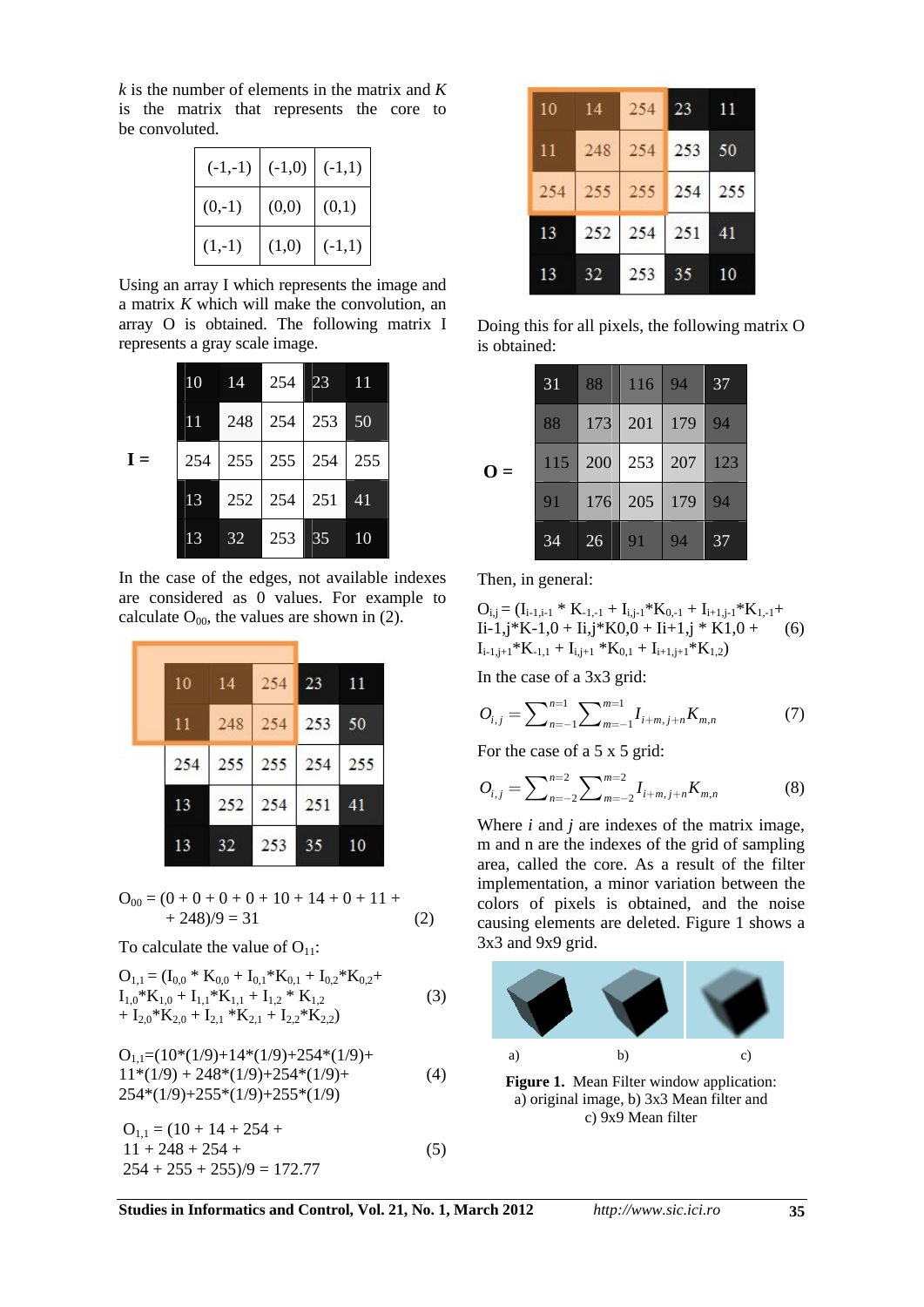#### **3. RGB Filter**

Once a smooth image is obtained, in which some noise generating elements have been removed, then an RGB image filter is used. This filter focuses on RGB primary colors. Depending on the selected color, all the different colors are reduced: If red is selected for each pixel, then:

$$
R = (R-B) + (R-G)
$$
\n<sup>(9)</sup>

$$
\mathbf{G} = 0; \tag{10}
$$

$$
B = 0; \t(11)
$$

R is normalized referred to the value of red.

$$
R = (R/R_{\text{max}}) * 255 \tag{12}
$$

Based on the above formula, white pixels get a value at zero, thus removing white light, while the pure primary colors ( $R = 255$ ,  $B = 0$ ,  $G =$ 0), R doubles their value.

Due to the standardization, dark pixels can increase its intensity and generate noise in the resulting image. That is why a minimum value is determined, below which the pixel are considered black (0).

In this case, the selected value is 100. Prior to normalize and calculate the new RGB values, the selected value can also be a value that removes the pixels that are not red or not red enough. This element is called Hue and so the selected value is set in 50. The Hue value is calculated by:

$$
H = \cos^{-1}\left[\frac{\frac{1}{2}[(R-G) + (R-B)]}{\sqrt{(R-G)^2 + (R-B)(G-B)}}\right] \tag{13}
$$

$$
If, \quad B > G, \quad H = 2\pi - H \tag{14}
$$

which gives a range of 0 to 1 and later transforms into a range of [0 - 255]. Once all pixels are obtained, the values under 50 are filtered.

When the filtering process is finished, an image in RGB scale is built with the calculated values in the red component. Figure 2 shows the result.

#### **4. Mass Center and Gravity Center**

After the desired pixels are obtained, it is possible to calculate the mass center of the set of pixels. In a discrete system, the center of mass is the geometric point in which the resultant force of all external forces is applied. The center of mass is defined by:

$$
mc = \frac{\sum m_i r_i}{\sum m_i} \tag{15}
$$

where *m* is the mass of the particle, and *r* is the vector position of a particle. This coincides with the gravity force if the gravitational field is uniform. It has the same magnitude and the same direction at any given point.

If the above formula is associated with each pixel, the intensity *I* is calculated for each pixel:

$$
I = (R + G + B) / 3
$$
 (16)

If every *m* is substituted by *I*, then the center of mass or gravity is:

$$
mc = \frac{\sum I_i r_i}{\sum I_i}
$$
 (17)

Where  $r$  is the point  $(x,y)$ , for each pixel. It is possible to calculate the *x* component and *y* to the center of mass or gravity, decomposing *r* in the components *x* and *y*.

$$
\overline{x} = \frac{\sum I_i x_i}{\sum I_i} \tag{18}
$$

$$
\overline{y} = \frac{\sum I_i y_i}{\sum I_i} \tag{19}
$$

Having obtained the center of gravity or mass, it is possible to know the position of the set of pixels related to coordinate system of the image, thus allowing the robot motion. For example, if the next set of pixels in gray scale is used, with measures of intensity, the center of gravity is:



**Figure 2.** a) original image, b) RGB filter applied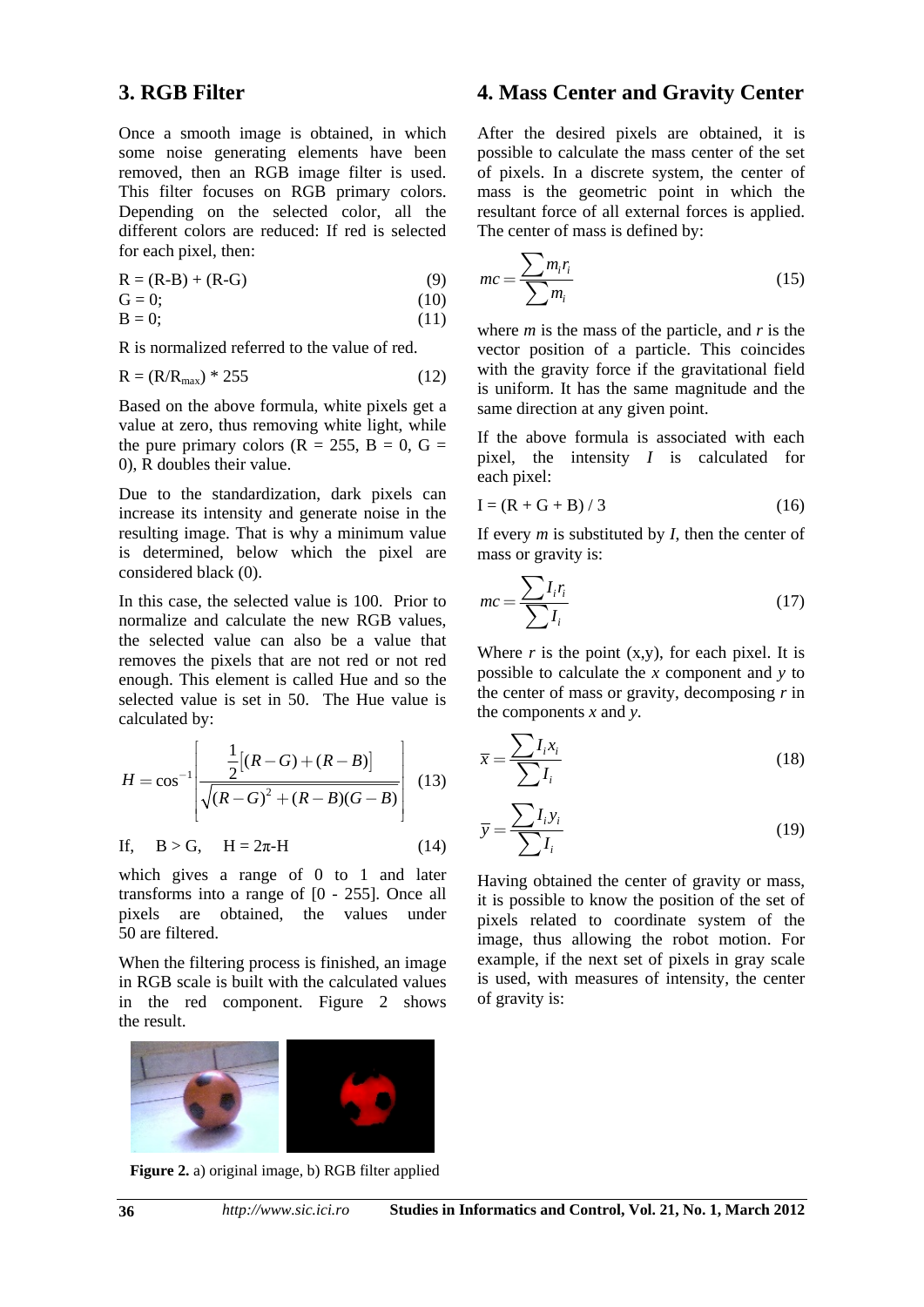|       | 10 | 14         | 254             | 23  | 11  |
|-------|----|------------|-----------------|-----|-----|
|       | 11 | $248$ 254  |                 | 253 | 50  |
| $I =$ |    |            | 254 255 255 254 |     | 255 |
|       |    | 13 252 254 |                 | 251 | 41  |
|       | 13 | 32         | 253             | 35  | 10  |

$$
\sum I_i = 3555
$$

$$
\sum I_i * x_i = 7257
$$

$$
\sum I_i * y_i = 7167
$$

Then, the gravity centre is:

$$
\overline{x} = \frac{7257}{3555} = 2
$$

$$
\overline{y} = \frac{7167}{3555} = 2
$$

## **5. Application**

To locate the position of the object within the image, the total area of the image can be divided in three regions. The width of the image is split so that the first region is in the left hand side, the second in the center and the third to the right. How to split the image depends on the approach: depending on the region where the center of mass of our object is, the robot turn to the left or right or stop.

In this way, if the center of mass of the red stain is located in the left region, the robot will turn left, and if the center of mass is located to the right turn, the robot will turn right and if it is in the center, the robot will remain static.



**Figure 3.** Experimental Robot

The robot used is Surveyor SRV-1 Blackfin Robot Open Source Wireless Mobile Robot with Video for Telepresence, Autonomous and Swarm Operation. The robot is shown in Figure 3.

The image in Figure 4 shows the way in which the image is divided. When "x" is less than 3/8 width, it is considered the left region. When "x" is greater than 5/8 of the image width it is considered the right region. The Center will be located between these two regions.



**Figure 4.** Image Regions, "x" increases to the right

On the other hand if the number of pixels is different from zero, the stain area of the selected color can be estimated. With this area it is possible to get the depth of the object: if the object moves away, the image area decreases, and if the object is approaching to the camera's field of view, then the stain area of the color increases.

This area within the field of view is defined as

$$
A = \sum px_i \tag{20}
$$

where  $px_i$  is the  $i_{th}$  pixel,

if 
$$
I > 0
$$
 then:  $px = 1$ ,

otherwise:  $px = 0$ 

When a range of areas is selected to stop the robot and is placed at a suitable distance, the two levels are taken as the upper and lower limits. If the value of area is greater than the upper limit, the robot will move backwards and if, on the other hand, it is less than the lower limit, the robot will move forward. So when the robot is close to the ball, it will move backward and if the ball is far it will move forward. The robot stops when it has an area that is within the pre-defined range.

"x" is a component of the center of mass of the object. The area of the red stain is the area of the object. This process is made for each captured image. If no values are obtained or there is no red object, the robot begins to search slow, turning 360 degrees. A lower limit of 2025 pixels and an upper 7725 pixels has been established in the area of the object. These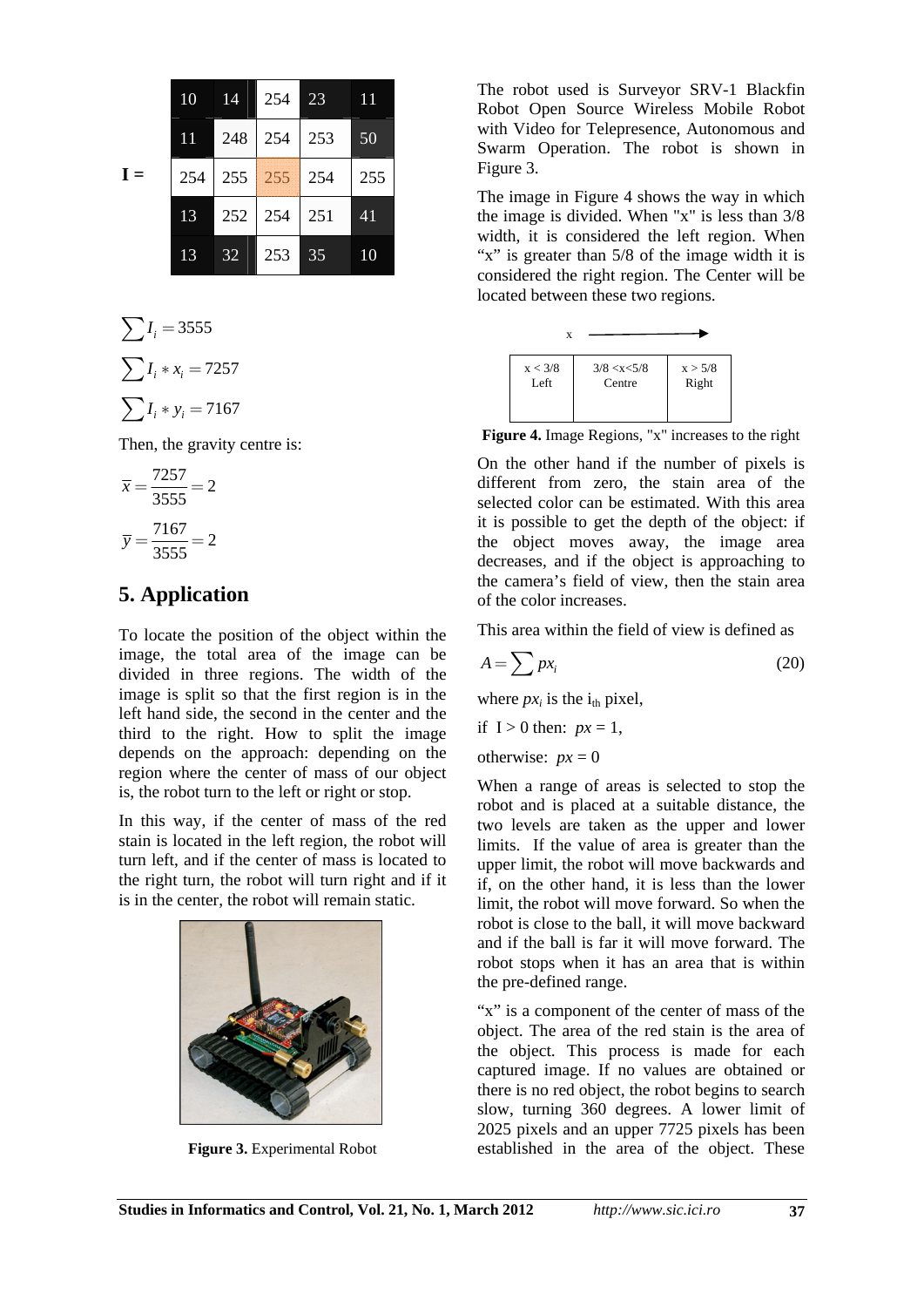values are set according to the circumstances and they can be changed.

## **6. Evaluations and Results**

Table 1 shows the ball area obtained by robot SRV1-blackfin video camera, at different resolution. The distance of the robot and the ball is 1 meter. Also, it shows the recognition time. For an image of resolution 640x480 pixels, it takes 344.82 to 434.82 milliseconds, depending on the environmental conditions.

| Image<br><b>Resolution</b><br>(ipg) | Object<br>Area | <b>Recognition time</b><br>(milliseconds) |
|-------------------------------------|----------------|-------------------------------------------|
| 160 x 120                           | 100 pixels     | $48.076 - 48.78$                          |
| 320 x 240                           | 324 pixels     | $131.57 - 156.25$                         |
| 640 x 480                           | 784 pixels     | $344.82 - 434.82$                         |

**Table 1** Recognition time and image resolution

It is observed that with a smaller image, the recognition is faster. The time is measured from the robot to the red ball, to a distance of one meter between them. In this time, the center of gravity and the size of the ball is determined by a program. The area has to be well illuminated since the lighting conditions have a key role in the recognition task.

The result of the implementation after processing the image is that the robot follows red objects, i.e., the ball. Figure 5 shows the original image (a). Image (b) shows the filtered image using the Mean Filter. Image (c) shows the red or close to red filter image with the RGB filter. Finally, the center of the object is in image (d).

Finally, this information is processed to obtain the mass center values and the area of the object allowing the movement of the robot.



 c) with RGB filter d) center of the object **Figure 5.** Image processing results

# **5. Conclusions**

This paper has presented the integration of several image processing algorithms necessary to recognize a particular color and the movement of an object. The main objective is to detect the object by its color and track it by a mobile robot. Mean filter is applied to soften and sharpen the input image. Then RGB filter is applied to calculate the center of mass and area of the object and to locate its position in a real environment.

It is a basic implementation for mobile robot vision, which is a colored object recognition in motion.

Perhaps a drawback of this approach is the noise sensitivity since if there are multiple objects within the same color application, it will not function properly. It works very well in low noise environments and with one particular object. Therefore, it is important to have a controlled environment in which this noise is avoided.

The image refreshing speed is another issue, because the robot movements are fast, but image capture is slow, Frames Per Second (FPS) rate is very low (varies from 1 to 3) and sometimes there are regions where the image is lost or is not captured. In this case, the system returns to find the image again. For this reason, the system takes pictures of 160 x 120 pixels, decreasing the speed of the servo. An alternative solution is to eliminate image refreshing, thus increasing the transmission bandwidth and image acquisition.

With the integration of these algorithms for image processing and the increase of image acquisition bandwidth, the object's color recognition was achieved, practically in real time, which makes it very useful for applications of mobile robotics or in manufacturing tasks.

### **REFERENCES**

- 1. OSORIO, R., M. PEÑA, G. ACOSTA, C. TORRES, **Clasificador de Color utilizando Procesamiento de Imágenes**. X Congreso de la Asociación Chilena de Control Automático, 1992. pp. 51-56.
- 2. OSORIO, R., G. AGUILAR, **Reconocimiento de Trayectoria para un Robot Móvil Aplicando Teoría del Color,**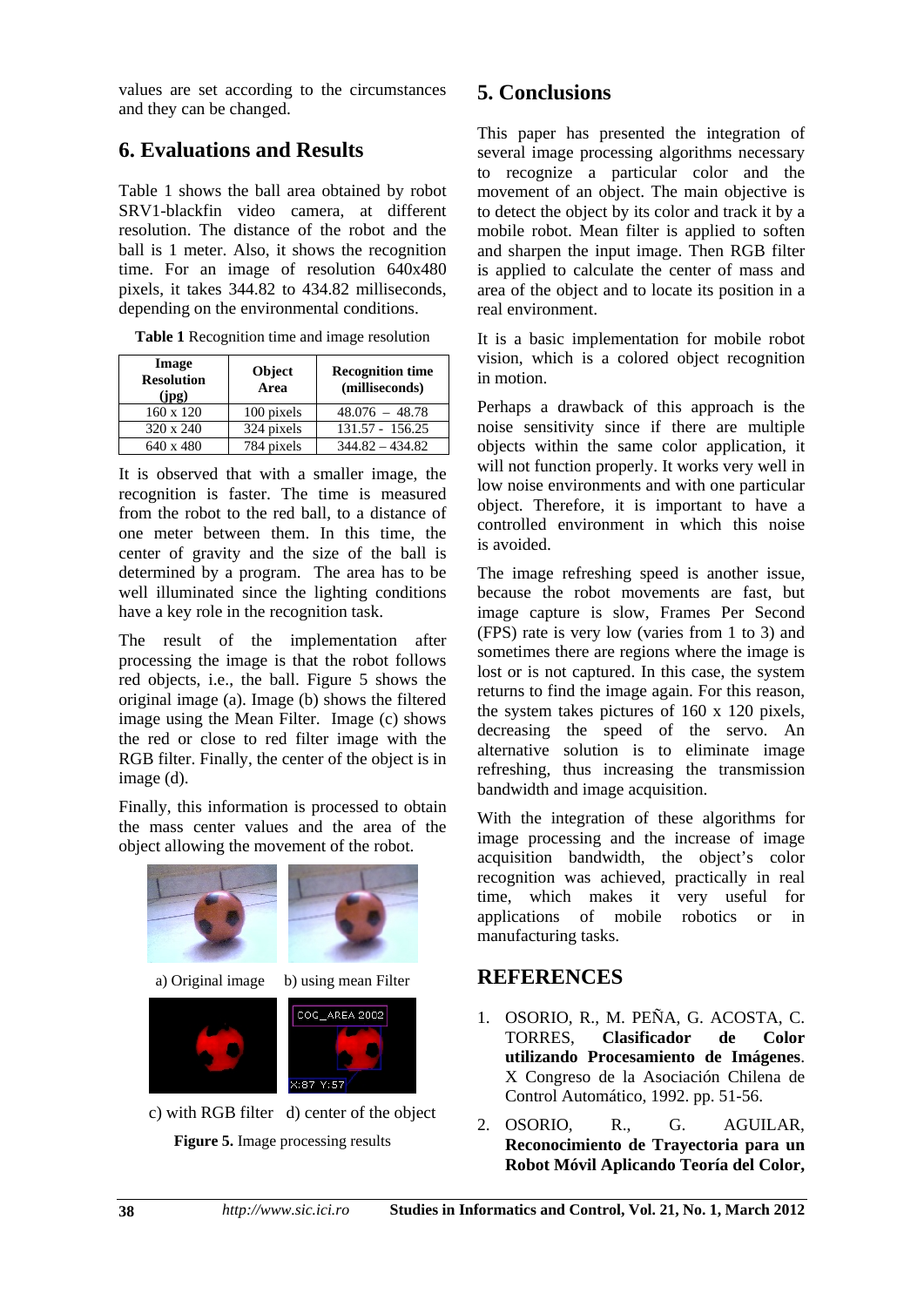XII Congreso Chileno de Ingeniería Eléctrica, Temuco, Chile, 1997.

- 3. OSORIO, R., F. PESSANA, **Cuantificación y Reconocimiento de Formas Utilizando procesamiento de Imágenes,** International Conference on Automatic Control PADI2, Piura-Perú, 1998. pp. 76-82.
- 4. OSORIO, R., F. PESSANA, M. PEÑA, J. SAVAGE, **Reconocimiento de Objetos Aplicados a un Sistema de Visión para Robots** World Multiconference on Systemics Cybernetics and Informatics. Orlando, Florida, USA, 1998. pp. 113-117.
- 5. OSORIO, R., M. PEÑA, C. SAN MARTIN, **High Dynamic Range Analysis Method for Color Image Enhancement**, Jornadas chilenas de computación, 2009. pp. 224-228.
- 6. LEE, K. E., W. CHOE, J.-H. KWON, S. LEE. **Locally Adaptive High Dynamic Range Image Reproduction Inspired by Human Visual System**, Proc. SPIE 7241, 72410T (2009); doi:10.1117/12.806057.
- 7. GONZALEZ, WOODS, **Digital Image Processing**. ISBN 9780131687288, Prentice Hall, 2008.
- 8. FISHER, R., S. PERKINS, A. WALKER, E. WOLFART, **Hypermedia Image Processing Reference**, Published by J. Wiley & Sons, Ltd. 2003.
- 9. BUGEAU, A., P. PEREZ, **Detection and Segmentation of Moving Object in Highly Dynamic Scenes**. IEEE Conference on Computer Vision and Pattern Recognition CVPR '07, 2007. pp. 1-8.
- 10. SCHLEYER, G., G. LEFRANC, **Tridimensional Visual Servoing**. Studies on Informatics and Control, Vol 18. No. 3, 2009. pp. 271-278.
- 11. VERNON, D., **Machine Vision**, Chapter 4, Prentice-Hall, 1991.
- 12. GEVERS, TH. A. W. M. SMEULDERS, **Image Indexing using Composite Color and Shape Invariant Features**, Int. Conf on Computer Vision, Bombay, India, 1998. pp. 234-238
- 13. SWAIN, M. J., D. H. BALLARD, **Color Indexing**, International Journal of

Computer Vision, Vol. 7, No. 1, 1991. pp. 11-32.

- 14. FUNT, B. V., G. D. FINLAYSON, **Color Constant Color Indexing**, IEEE PAMI, 17(5), 1995, pp. 522-529.
- 15. LIPTON, A. J., H. FUJIYOSHI, R. S. PATIL, **Moving Target Classification and Tracking.** Proceedings of Fourth IEEE Workshop on Applications of Computer Vision WACV '98, 1998. pp 8-14.
- 16. KIM, S., S. LEE, S. KIM, J. LEE, **Object Tracking of Mobile Robot using Moving Color and Shape Information for the aged walking.** International Journal of Advanced Science and Technology, Vol. 3, 2009, pp 293-297.
- 17. LIU, F., M. GLEICHER, **Learning Color and Locality Cues for Moving Object Detection and Segmentation.** Proceedings of the IEEE Conference on Computer Vision and Pattern Recognition, 2009, pp. 320-327.
- 18. FANG, X. H., W. XIONG, B. J. HU, L. T. WANG, **A Moving Object Detection Algorithm Based on Color Information**, Journal of Physics: Conference Series Vol. 48, 2006, pp 384-387.
- 19. DONG L., L. XI, **Monocular-vision-based Study on Moving Object Detection and Tracking,** 4th International Conference on New Trends in Information Science and Service Science (NISS), 2010, pp. 24-29.
- 20. KARLSSON, N., E. DI BERNARDO, J. OSTROWSKI, L. GONCALVES, P. PIRJANIAN, M. E., MUNICH, **The vSLAM Algorithm for Robust Localization and Mapping.** IEEE International, Conference on Robotics and Automation, Proceedings, 2005. pp. 24–29,
- 21. LOWE, D. G., **Object Recognition from Local Scale-Invariant Features.** Proceedings of the Seventh IEEE International Conference on Computer Vision, 2, 1999, pp. 1150-1157.
- 22. BROSNAN, T. D.-W. SUN, **Improving Quality Inspection of Food Products by Computer Vision - A Review,** Journal of Food Engineering, v 61, n 1, 2004, pp. 3-16.